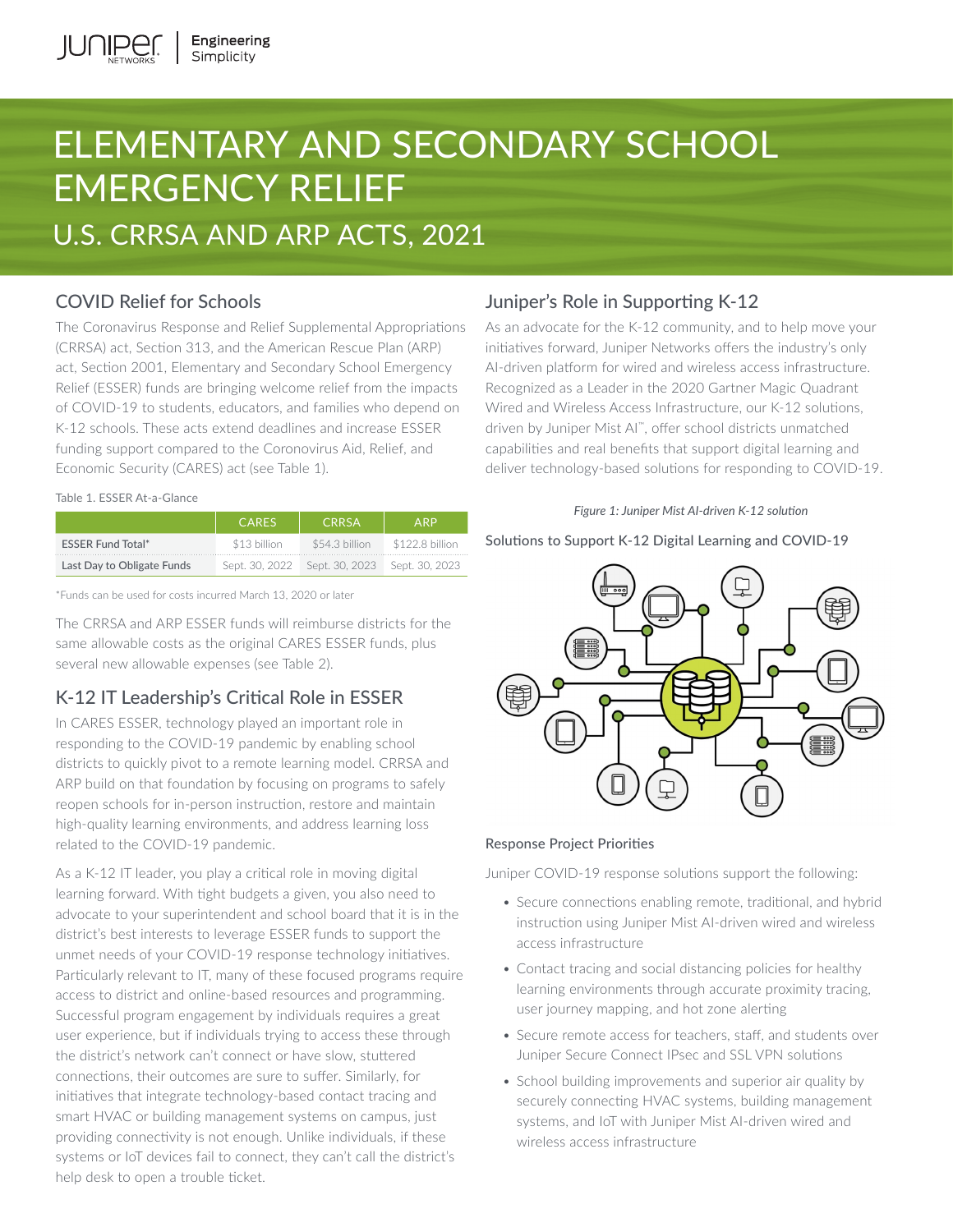### Key Solution Benefits

The Juniper solution delivers the following benefits for K-12 students, teachers, and families:

- Ensures the best end-user, device, and IoT networking experiences with AI-driven insights and customizable servicelevel expectations based on streaming telemetry data from the Juniper Series of High-Performance Access Points and Juniper Networks® EX Series Ethernet Switches.
- Simplifies a district's network operations and automates the support experience using an integrated AI engine with selfdriving capabilities that proactively resolves issues before users even notice.
- Builds a scalable, agile, and reliable network with a cloud first, microservices architecture that natively integrates AI and data science tools to meet rapidly changing requirements.
- Enhances district business and operational strategic initiatives such as boosting user engagement, introducing location-based services, and supporting contact tracing. These actions are all executed with ease and accuracy, built on virtual BLE, machine learning, and integrated IoT technologies, eliminating costly, inaccurate overlay hardware and software solutions commonly found in competitive offerings.

Table 2 details allowable uses of ESSER funds.

|                                                                                                                                                                                                                                                                                                                                                                                                        | <b>CARES</b> | <b>CRRSA</b> | ARP |
|--------------------------------------------------------------------------------------------------------------------------------------------------------------------------------------------------------------------------------------------------------------------------------------------------------------------------------------------------------------------------------------------------------|--------------|--------------|-----|
| 1. Any activities authorized under ESEA of 1965, IDEA, Carl D. Perkins Career and Technical Education Act of 2006, Adult Education<br>and Family Literacy Act, and McKinney-Vento.                                                                                                                                                                                                                     |              |              |     |
| 2. Coordinating preparedness and response efforts of local educational agencies with state, local, tribal, and territorial public health<br>departments, and other relevant agencies, to improve coordinated responses among such entities to prevent, prepare for, and<br>respond to coronavirus.                                                                                                     |              |              |     |
| 3. Providing principals and other school leaders with the resources necessary to address the needs of their individual schools.                                                                                                                                                                                                                                                                        |              |              |     |
| 4. Activities that address the unique needs of low-income children or students, children with disabilities, English learners, racial and<br>ethnic minorities, students experiencing homelessness, and foster care youth, including how outreach and service delivery will meet<br>the needs of each population.                                                                                       |              |              |     |
| 5. Developing and implementing procedures and systems to improve the preparedness and response efforts of local educational<br>agencies.                                                                                                                                                                                                                                                               |              |              |     |
| 6. Training and professional development for local educational staff on sanitation and minimizing the spread of infectious diseases.                                                                                                                                                                                                                                                                   |              |              |     |
| 7. Purchasing supplies to sanitize and clean the facilities of local educational agencies, including buildings operated by such agency.                                                                                                                                                                                                                                                                |              |              |     |
| 8. Planning for, coordinating, and implementing activities during long-term closures, including providing meals to eligible students,<br>providing technology for online learning to all students, providing guidance for carrying out requirements under the IDEA, and<br>ensuring other educational services can continue to be provided consistent with all federal, state, and local requirements. |              |              |     |
| 9. Purchasing educational technology (including hardware, software, and connectivity) for students who are served by the local<br>educational agency that aids in regular and substantive educational interaction between students and their classroom instructors,<br>including low-income students and children with disabilities, which may include assistive technology or adaptive equipment.     |              |              |     |
| 10. Providing mental health services and supports.                                                                                                                                                                                                                                                                                                                                                     |              |              |     |
| 11. Planning and implementing activities related to summer learning and supplemental afterschool programs, including providing<br>classroom instruction or online learning during the summer months and addressing the needs of low-income students, children with<br>disabilities, English learners, migrant students, students experiencing homelessness, and children in foster care.               |              |              |     |
| 12. Addressing learning loss among students, including low-income students, children with disabilities, English learners, racial and ethnic<br>minorities, students experiencing homelessness, and children and youth in foster care of the local educational agency.                                                                                                                                  |              |              |     |
| 13. School facility repairs and improvements to enable operation of schools to reduce risk of virus transmission and exposure to<br>environmental health hazards, and to support student health needs.                                                                                                                                                                                                 |              |              |     |
| 14. Inspection, testing, maintenance, repair, replacement, and upgrade projects to improve the indoor air quality in school facilities,<br>including mechanical and non-mechanical heating, ventilation, and air conditioning systems, filtering, purification and other air<br>cleaning, fans, control systems, and window and door repair and replacement.                                           |              |              |     |
| 15. Other activities that are necessary to maintain the operation of and continuity of services in local educational agencies and<br>continuing to employ existing staff of the local educational agency.                                                                                                                                                                                              |              |              |     |
| 16. Developing strategies and implementing public health protocols for reopening and operation of school facilities to maintain health<br>and safety.                                                                                                                                                                                                                                                  |              |              |     |
| $740.750 \pm 0.$<br>$(4411 \text{ m})$ $(1400 \text{ m})$                                                                                                                                                                                                                                                                                                                                              |              |              |     |

Source: CRRSA Act, pages 749-750, <https://www.congress.gov/116/bills/hr133/BILLS-116hr133enr.pdf> ARP Act, pages 16-19, <https://www.congress.gov/117/bills/hr1319/BILLS-117hr1319enr.pdf>

#### Table 2. ESSER Allowable Uses of Funds: